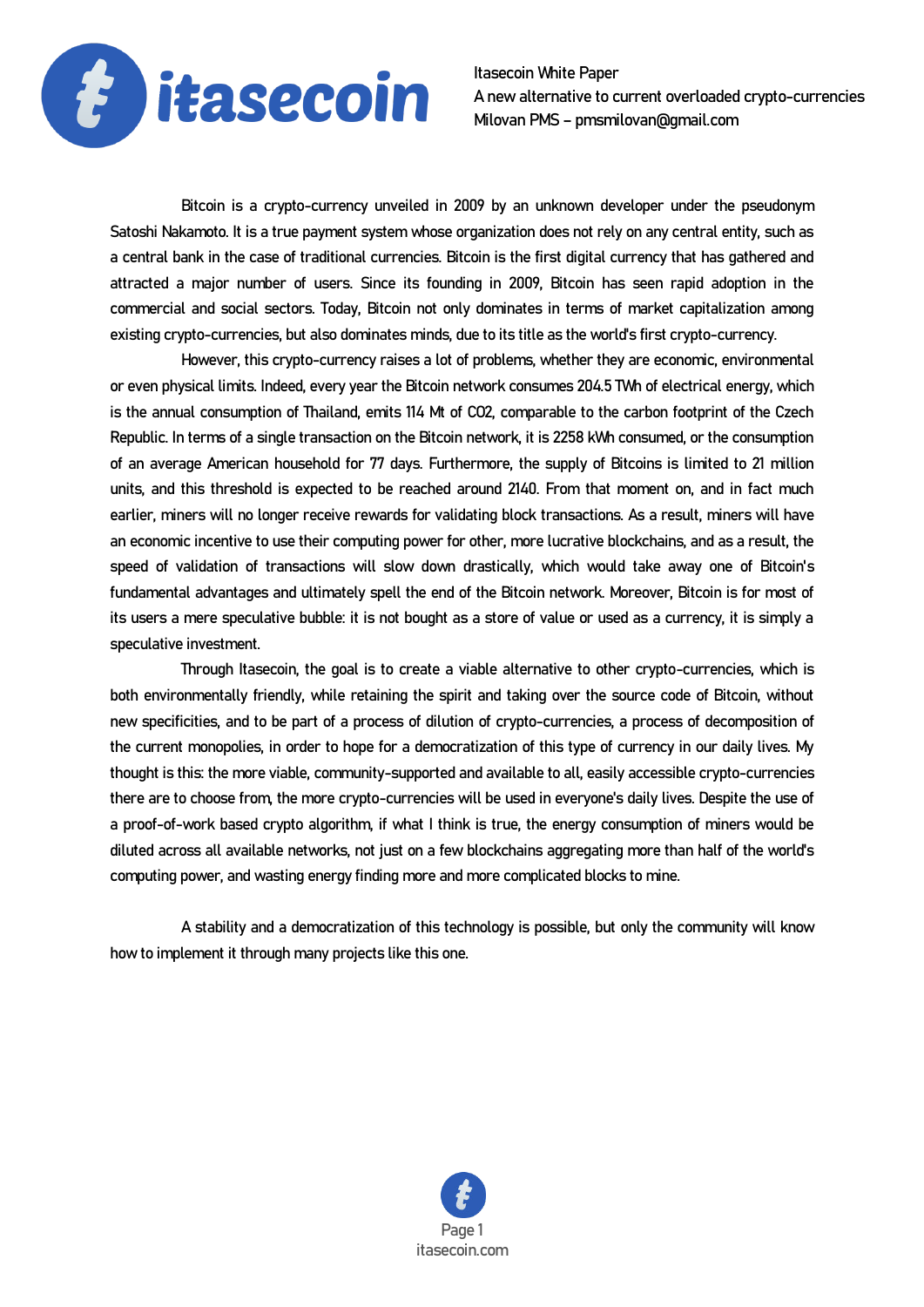# Table of contents

|      |  | Page 3 |
|------|--|--------|
|      |  |        |
|      |  | Page 4 |
|      |  | Page 4 |
|      |  | Page 4 |
|      |  | Page 5 |
| III. |  | Page 6 |
|      |  | Page 6 |
|      |  | Page 6 |
|      |  | Page 6 |
|      |  | Page 6 |
|      |  | Page 7 |
| IV.  |  | Page 8 |
|      |  | Page 8 |
| V.   |  | Page 8 |
| M.   |  | Page 9 |
| VII. |  |        |
|      |  | Page 9 |

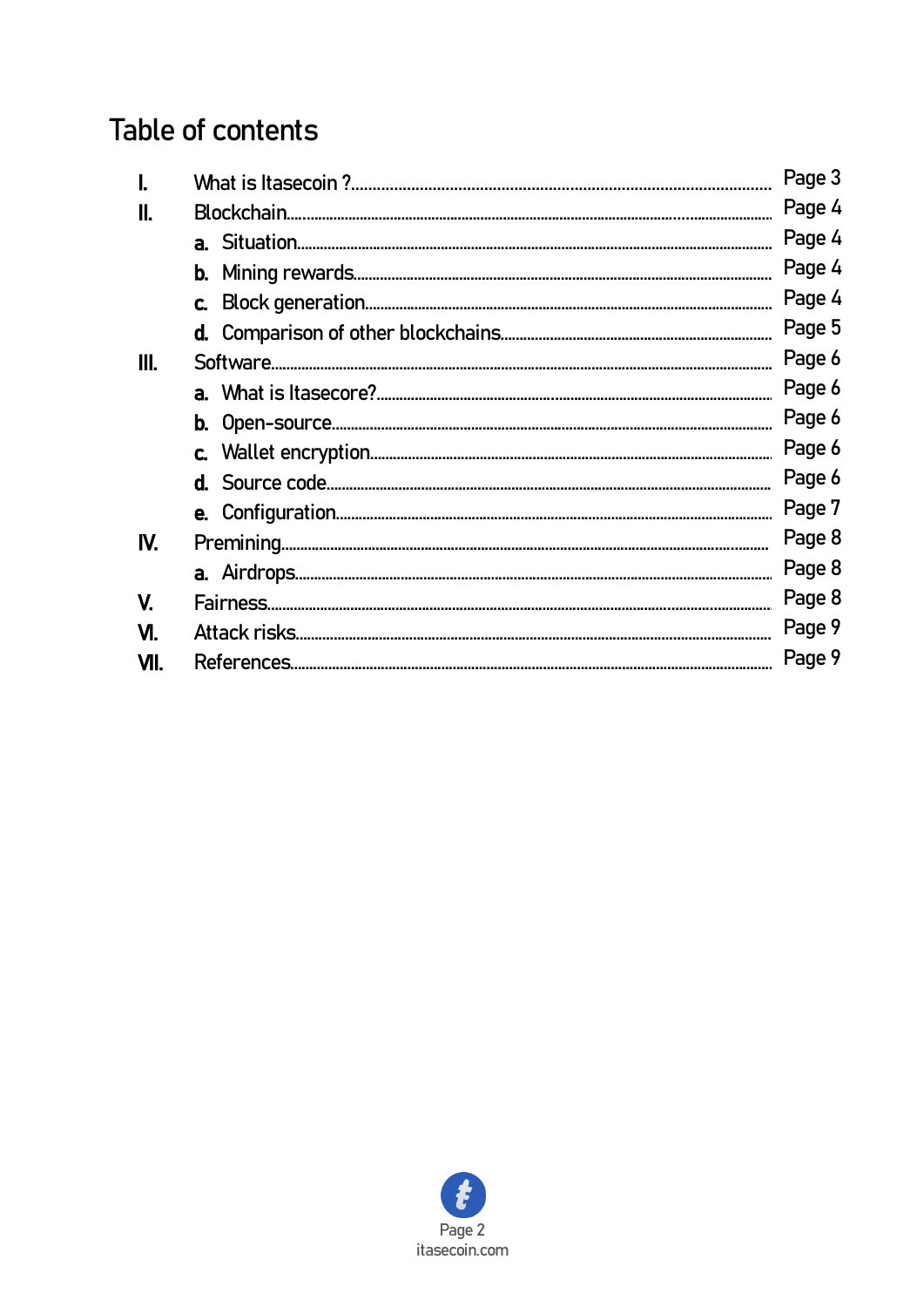### What is Itasecoin?

The original idea started from a joke between 3 classmates (including me), to create a cryptocurrency dedicated entirely to the students of our high school major in all of France (about 60000 high school students). In developing Itasecoin, a big streak of ambition took care of transforming the idea in order to create a more general crypto-currency, and less specific to this population. Nevertheless, it could perfectly become and remain the reference crypto-currency of this specialty; it would be very funny and crazy.

Itasecoin is a computer protocol, that is to say a set of rules that allow computers to communicate. To work, this protocol needs to be implemented through a software that runs on different machines, it is for Itasecoin the free software Itasecore, developed and designed after the work of Satoshi Nakamoto and the developers of Litecoin. We will refer to the computer protocol as "Itasecoin", and the crypto-currency as itasecoin, itasecoins or itase.

Itasecoin is a crypto-currency aimed at "deflating" the dominant podium of current crypto-currencies. Unlike traditional currencies (also known as fiat currency), Itasecoin, like most crypto-currencies, is not issued and administered by a banking authority. It is issued on the Itasecoin protocol, which governs the blockchain. This technology allows information to be stored and transmitted transparently and absolutely accessible to everyone, completely secure and without a central controlling body such as a government, international organization or central bank. Itasecoin, like most other crypto-currencies, is put into circulation via mining. Miners, people spread all over the world, from Asia to America to Europe, perform mathematical calculations of a complexity automatically modulated frequently by the Itasecoin network, with their computer equipment (personal computer, mining stations) in order to confirm the transactions made all over the planet and increase their security. In exchange or rather as a reward, they receive itasecoins. They can then be converted into fiat currency or exchanged for other crypto-currencies on exchange platforms.

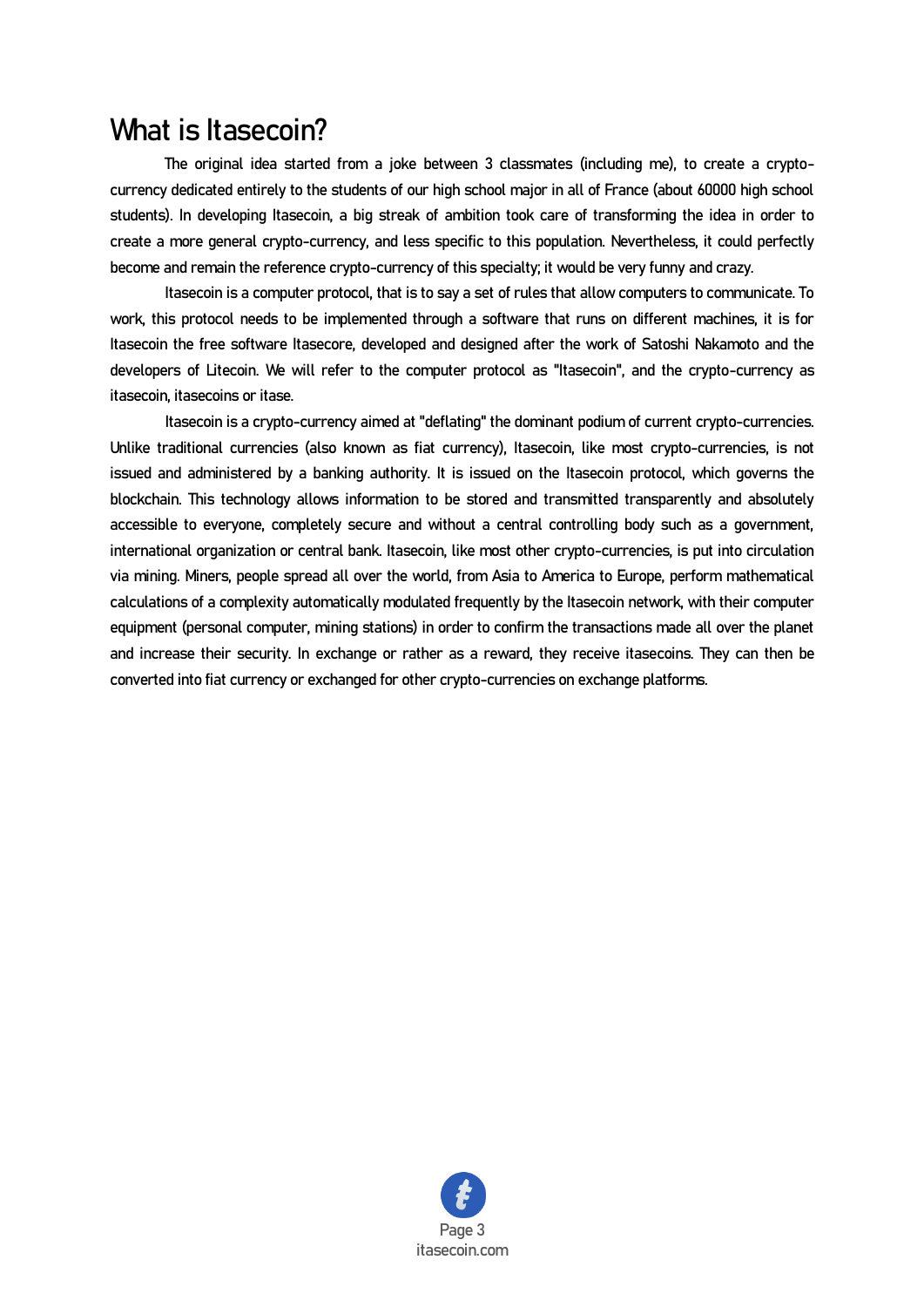## **Blockchain Situation**

 The Itasecoin network blockchain is capable of handling a higher volume of transactions than Litecoin or Bitcoin: due to more frequent block generation, the network supports more transactions. As a result, in the case of a merchant using Itasecoin, they will get faster confirmation times, while having the ability to wait for more confirmations when selling larger items.

#### Mining rewards

 Miners are rewarded with 50 itasecoins per mined block. These itasecoins are actually created by the miners, and are permanently written into the mined block by the miners, according to the protocol. This value of 50 itasecoins per mined block is divided by two every 630,000 blocks mined, automatically, by the Itasecoin protocol. Furthermore, the network will not be able to generate more than 63,000,000 itasecoins, which is three times more than the Bitcoin network and three quarters of the Litecoin network.

### Block generation

 The blocks generated by the Itasecoin network are 60% faster than those generated by the Litecoin network and 90% faster than those generated by the Bitcoin network. As a result, we have drastically lowered the difficulty calculation interval to 2 hours, compared to 3.5 days for the Litecoin network: this allows the network to be "protected" from ASIC miners, which can heavily overload it. The combination of the difficulty calculation speed, the block generation speed and the powerful Scrypt cryptographic algorithm, allows as mentioned above to be protected from power monsters, from huge variations of the difficulty and from a hyperactive network adapting very frequently to the power variations that are provided to it.

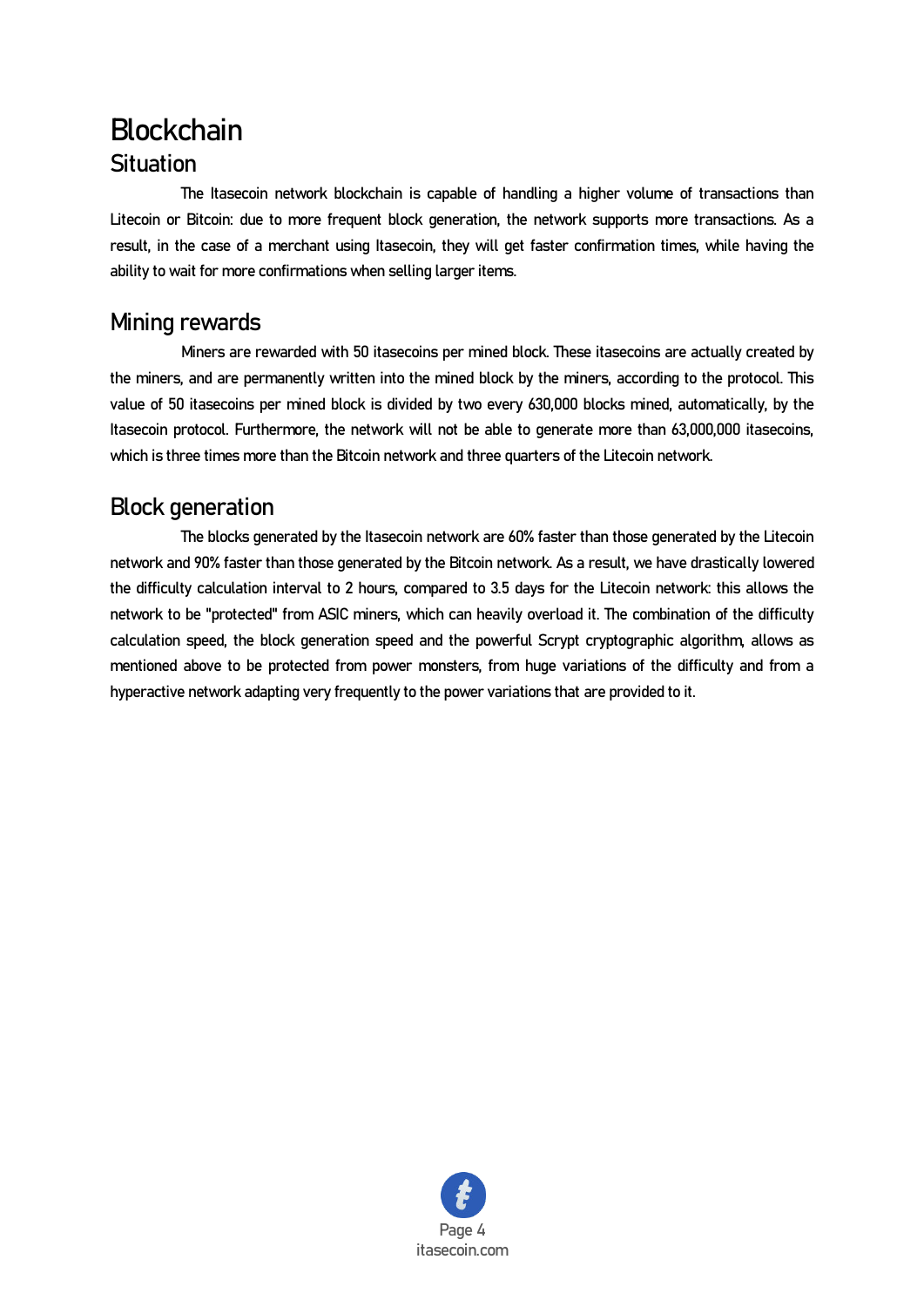### Comparison of other blockchains

Here is a table offering a comparison of the main blockchains, taking into account the cryptographic algorithm they use, the speed of calculation of a block, the interval of calculation of the difficulty, their release date, the current reward of a block and their maximum number of corners.

|                                    | Itasecoin         | <b>Bitcoin</b> | Litecoin    | Dogecoin      |
|------------------------------------|-------------------|----------------|-------------|---------------|
| Cryptography<br>algorithm          | Scrypt            | <b>SHA-256</b> | Scrypt      | Scrypt        |
| Mining speed                       | 1 minute          | 10 minutes     | 2.5 minutes | 1 minute      |
| Difficulty calculation<br>interval | 2 hours           | 2 weeks        | $3.5$ days  | 4 hours       |
| Current reward of a<br>block       | 50 ITASE          | 6.25 BTC       | 12.5 LTC    | 10000 DOGE    |
| Max supply                         | 63.000.000        | 21.000.000     | 84.000.000  | Infinite      |
| Release date                       | <b>March 2022</b> | January 2009   | April 2013  | December 2013 |

 Itasecoin works with one of the most powerful cryptographic algorithms, Scrypt, used by Litecoin, among others. Compared to the other crypto-currencies presented, Itasecoin combines speed of mining for all, while avoiding astronomical difficulty, to the point of "disgusting" moderate miners: Itasecoin stands out for its accessibility. On the other hand, the problem with crypto-currencies without a maximum number of coins issued is that their value is very volatile and is not a real safe investment, which prevents their widespread democratization: Itasecoin remains a deflationary currency, its purchasing power and value increase over time, eventually stabilizing.

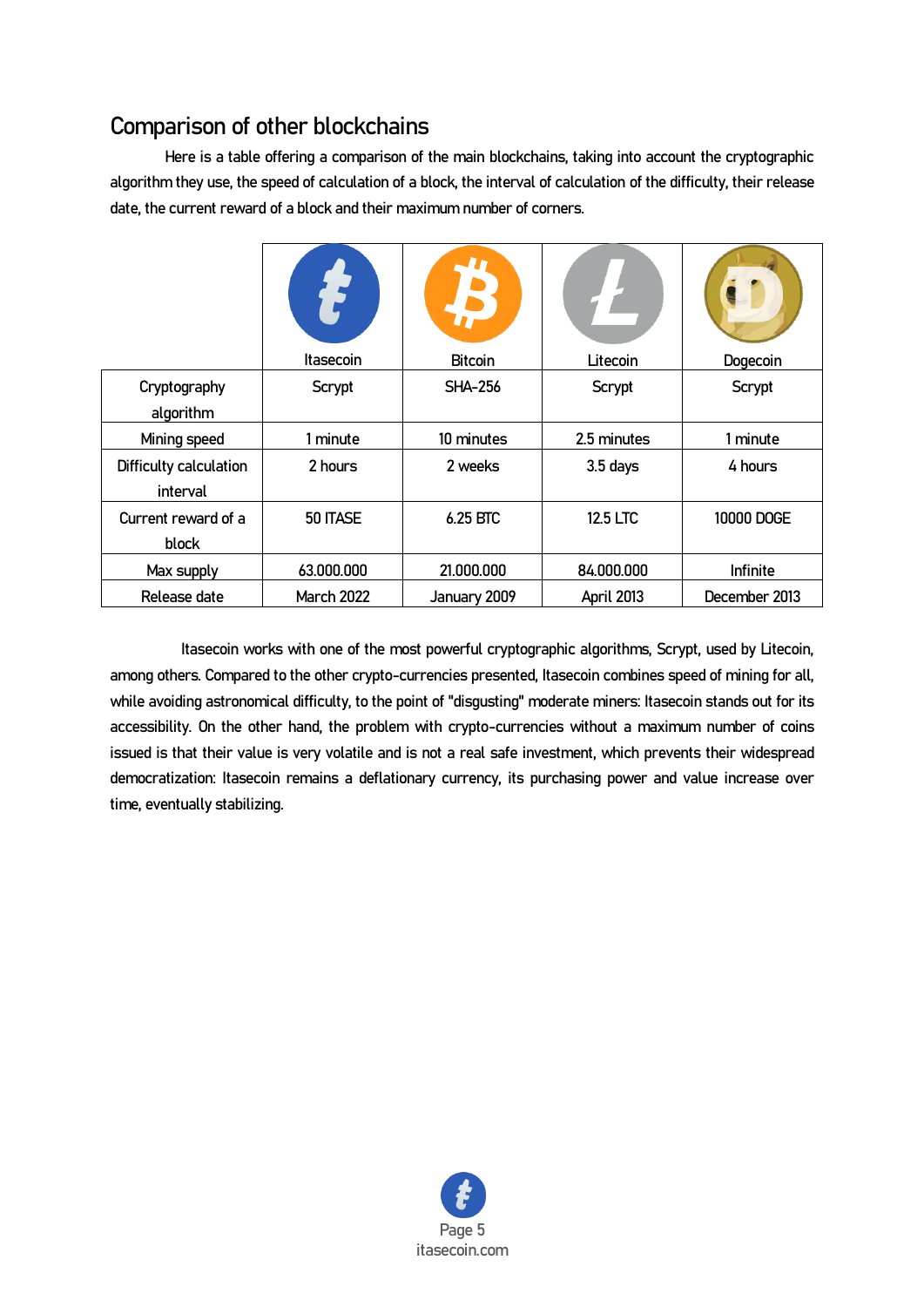# **Software** What is Itasecore?

 Itasecore is the main software implementation of the Itasecoin protocol. Itasecore allows access to the Itasecoin peer-to-peer network, and the ability to receive, send and fully verify transactions and blocks that make up the chain, as well as allowing anyone in the world to operate a node in the Itasecoin network. Itasecore is a descendant of the Litecoin protocol software implementation, itself a direct descendant of the first implementation coded by Satoshi Nakamoto. Itasecore is a software program programmed mainly in C++ and compatible with Linux, Windows and, in the future, macOS operating systems. It can be used in the form of a software with a graphical interface (itasecore-qt), as well as a daemon (itasecored) that runs in the background with which the user can interact thanks to itasecore-cli.

#### Open-source

 It is free software, distributed under the MIT license and available as open source, which is managed mainly on the GitHub repository milopms/itasecoin. The GitHub repository is open to anyone: anyone is also free to add changes to it: as such, it is developed in an open, transparent and decentralized way. However, Itasecore has some hierarchy: the repository is managed by maintainers who are responsible for merging change requests created by contributors.

#### Wallet encryption

Encrypting your wallet adds an extra layer of security. The encryption feature of your wallet via the Itasecore software allows you to secure your wallet with a password, more accurately a phrase, so that you can view your transactions and account balance safely. You will also be required to enter your password before spending itasecoins. This feature, inherited from Litecoin Core, offers protection against all types of malwares.

#### Source code

 The GitHub repository for the Itasecore software is publicly available (https://github.com/milopms/itasecoin). It descends from the software implementation of the Litecoin protocol. You can compile and build the daemon version (itasecored) or the GUI version (itasecore-qt). Both versions require dependencies, more information on the build documents (https://github.com/milopms/itasecoin/tree/master/doc).

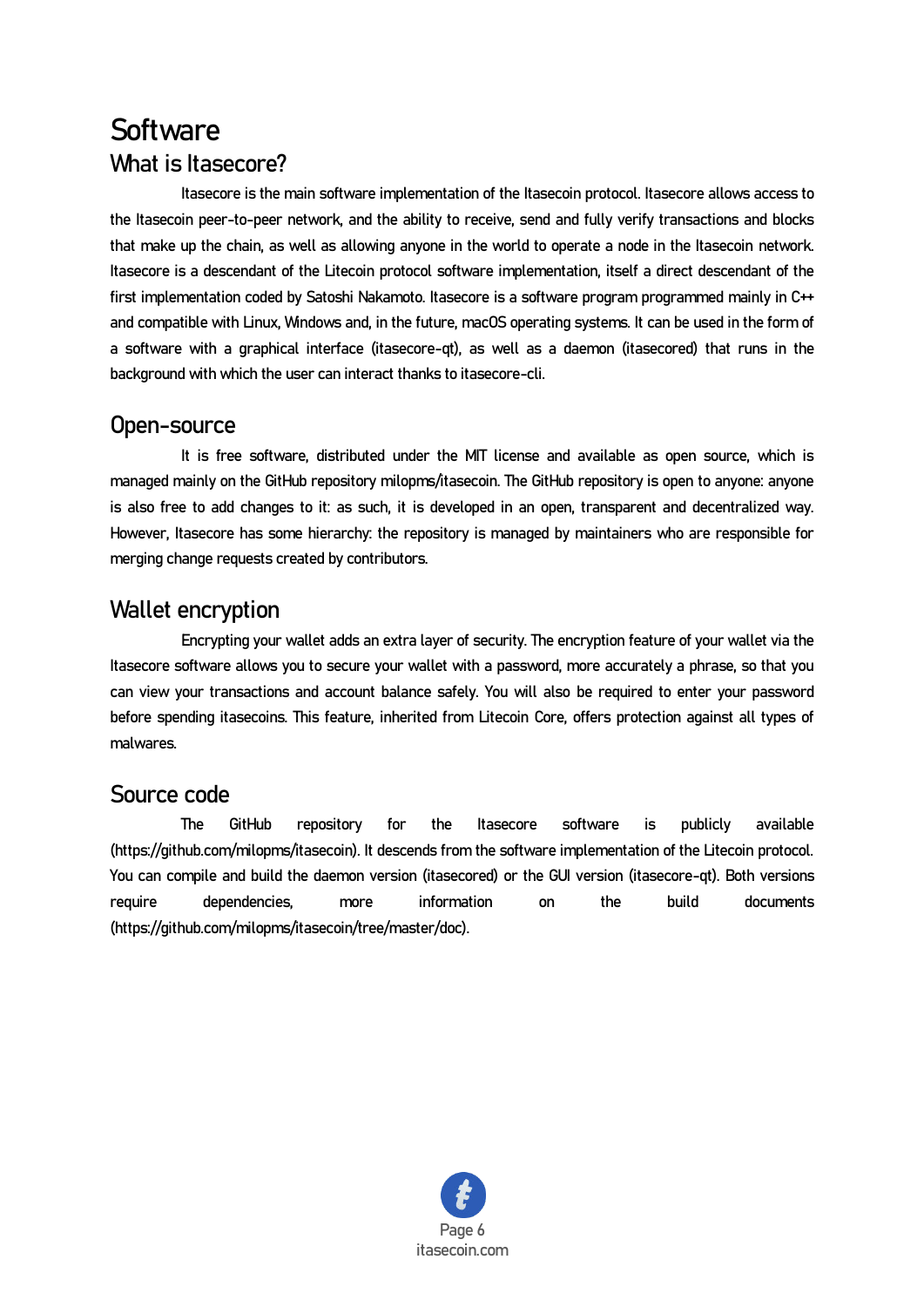#### **Configuration**

 As for Litecoin or Bitcoin, you can optionally create a configuration file for the Itasecore software, in the directory of your choice, usually these:

- Windows: C:\Users\<username>\AppData\Roaming\Itasecoin
- Linux: ~/.itasecoin
- macOS: ~/Library/Application Support/ Litecoin

The Itasecore protocol works and communicates with other clients through some ports defined in the software source code, here is the exhaustive list:

| <b>Function</b>       | Main network | Test network | <b>Regression test</b><br>network |
|-----------------------|--------------|--------------|-----------------------------------|
| P2P (Peer to Peer)    | 25075        | 19107        | 13107                             |
| RPC (Remote Procedure | 29045        | 12038        | 29074                             |
| Call)                 |              |              |                                   |

 The P2P (Peer to Peer) port is used by Itasecore to synchronize the blockchain with the rest of the world's clients and to be informed of new transactions and blocks mined. If your wallet is not fully synchronized, it may not show the current status of the blockchain.

 The RPC (Remote Procedure Call) port is used by Itasecore to communicate commands that can drive the software, via an integrated console. A list of commands and detailed help is available and integrated in the software. It is recommended to pay attention to each command that the user sends in the console, and not to let anyone influence this user to write anything if he doesn't know what it is for.

 To host more than 8 connections on a client, it is strongly recommended to open the P2P port (25075). It is also strongly recommended not to open the RPC port (29045), for security reasons.

 The testnet and regtest networks are reserved for developers or anyone who wants to improve the software: no itasecoin generated in these two networks can be exchanged for itasecoins in the main network. Moreover, itasecoins generated in these networks have no value.

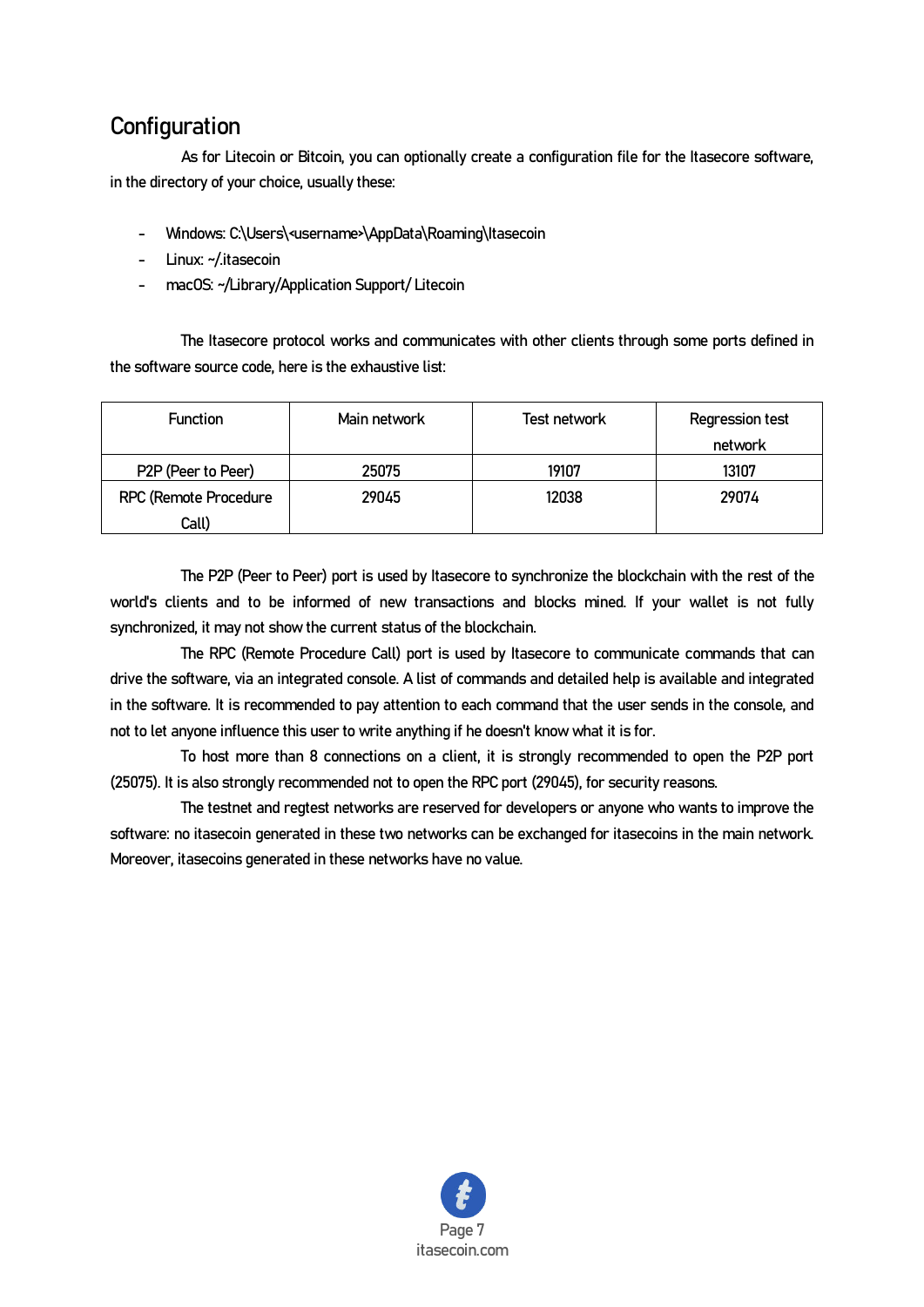# **Premining**

A total of 1000 blocks were mined before the official release of Itasecoin, corresponding to 50000 itasecoins. We see the criticism coming like a tsunami caused by the earthquake of the equity advocates, here is our answer: we think in view of the current situation, i.e. the explosion of the crypto-currency market and the multiplication of digital currencies, that it was better to mine a certain amount before the unveiling of the project to distribute fairly to all those who will volunteer, and also to the influencers to make the project talk through the spirits, so as not to see the project drown in the middle of the growing world of crypto-currencies. So we think we have made and chosen, in view of the situation and after much consideration, as described above, the right decision regarding pre-mining.

#### **Airdrops**

 According to our point of view expressed in the previous paragraph, airdrops will be organized, i.e. the fair distribution of itasecoins, during a determined period of time and spaced out in an orderly way in this period of time, in order to spread the project around the world. This distribution, of a minimum amount of 50,000 itasecoins, that is, the entirety of the pre-mined blocks, whose exact dates and conditions are not yet determined, will take place on the social networks of the project, including Discord and Reddit, here are the links:

- Instagram [: https://instagram.com/itasecoin](https://instagram.com/itasecoin)
- Twitter [: https://twitter.com/itasecoin](https://twitter.com/itasecoin)
- Reddit :<https://reddit.com/r/itasecoin>
- Discord[: https://discord.gg/QWVT6sMUnw](https://discord.gg/QWVT6sMUnw)
- Website[: https://itasecoin.com](https://itasecoin.com/)

# Fairness

Regarding the subject of pre-mining, we think we have taken the right step regarding the preliminary distribution of some itasecoins. Moreover, from the day of its release, Itasecore will be released in several versions, each one corresponding to its architecture and its operating system, i.e. Windows and Linux. A macOS version will be released at the same time, but without testing, for the simple reason that we do not own a Mac, we will let the community relay to the developer the potential bugs and problems related to this version. In conclusion, no one has been "secretly" given an Itasecore installer; everyone will be able to benefit from it on the day of release.